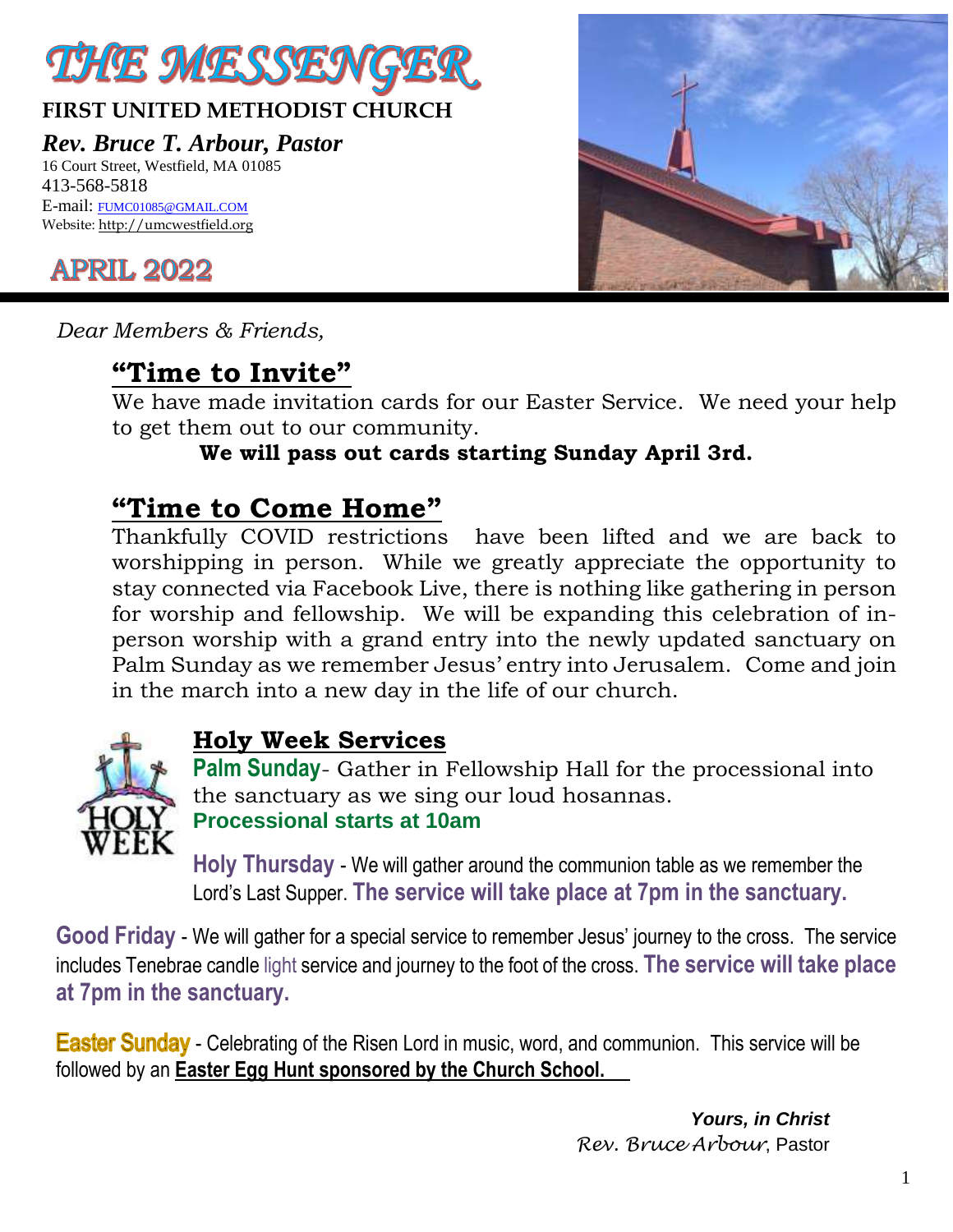

# *Special Thanks for Volunteers*

The work that was completed in the sanctuary, removing the platforms and kneeling rails and step, and moving the cross, was made possible by a great team of volunteers. *Rob Draper*, *Peter Carne*, *Liz* and *Evan Moulton*, *Kate Phelon*, *Marion Roberts*, *Lee St. Onge*, D*avid* and *Megan Wegiel*, *Tink* and *Ann Hartdegen*.

This team not only made this project financially possible by saving us thousands in labor costs, they also were blessed with a time of fellowship.

We would also like to recognize & THANK the team that gathered to do yard work on March 26th.

**U**nited **R**akes **O**f **M**ethodists: *Tracy*, *Curtis*, *Peter*, *Lee*, *Tink*, *Merilyn*, *Kevin V.*, *Vi*, and *Ann*. **If you missed this opportunity you can jump right in and on ANY day you are available play with plants or pull some weeds.**



**The group will gather again on Saturday, April 9th. 11:15 AM for another round of yard and garden care.**



## SOUP KITCHEN MINISTRY

**The Westfield Soup Kitchen is located on the corner of 101 Meadow Street & White Street in Westfield. Entrance is through White Street.**

A small but dedicated staff, with the help of many volunteers, local churches, businesses and civic agencies provide a nutritious evening meal to approximately 70 needy people in our community 6 days a week.

Our church provides that meal on the 3rd Friday of each month. Our next meal will be on Friday, April 15 See Mary Levesque for more information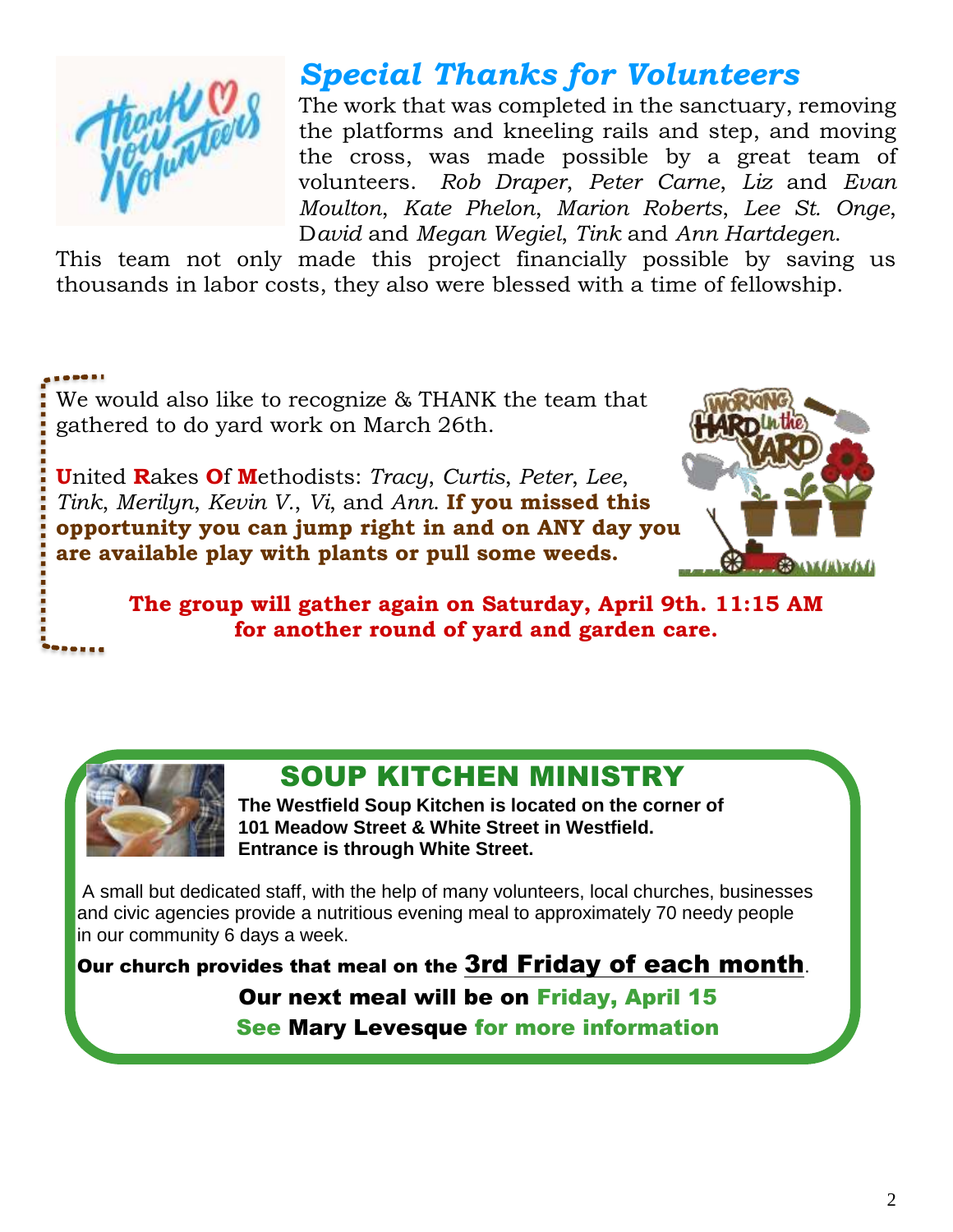

 **FUMC CHOIR** 

**Music Director:** *Benjiman Durfee* **Choir Members:** *Mary Eileen Casey, Ann Hartdegen, Julie Pike, Debra Michaud, Merilyn Thomas, Cynthia Hartdegen, Kevin Vance*

#### **"How does it work when we need a new pastor?"**

When a pastor moves on either because of retirement or a new appointment by the Bishop, the local church prepares for the next step. We share the profile of our church with the Bishop's Cabinet on which the District Superintendent is a part of. Rev. Megan Stowe (our District Superintendent) works with our information and the available pastor, in a prayerful process with the Cabinet, to determine our next pastor.

Once that person is found they are offered the appointment and given 24 hours to respond. Once they accept the call to serve, the District Superintendent calls our **One Committee** to meet with the new pastor. It is an opportunity for the new pastor and the committee to meet and talk about the ministry at First UMC. After this meeting, if there are no missional reasons why this appointment shouldn't take place, an announcement is made in church. All new appointments begin on July 1st, after the bishop announces the appointment as being made at Annual Conference.

As you can see this is a complicated process and your prayers for the Bishop's Cabinet, our District Superintendent, and the church leadership is always appreciated. Because we have moved to quarter time the appointment of a pastor takes place later in the spring.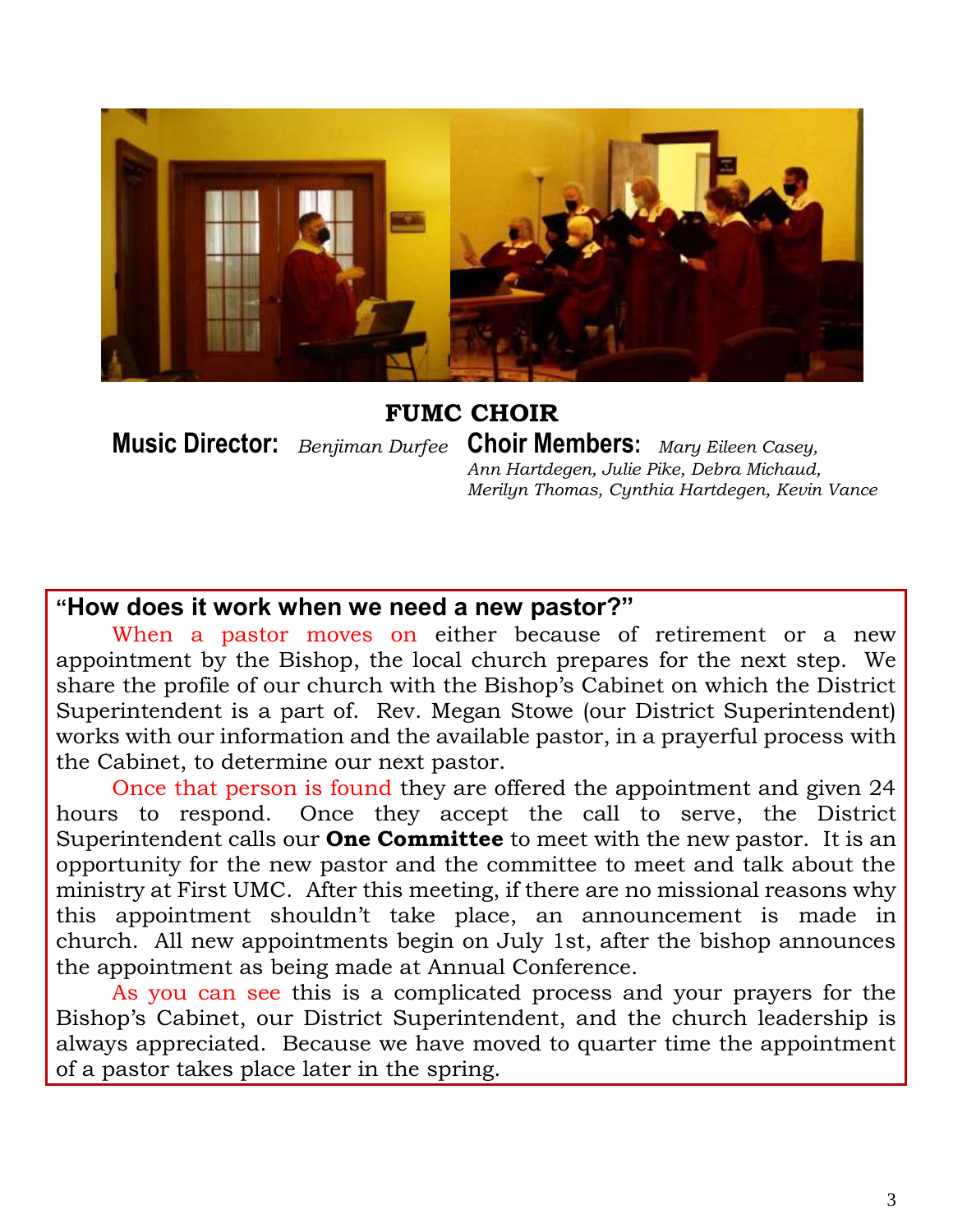| <b>FUMC FINANCIAL SECRETARY'S</b><br><b>STEWARDSHIP REPORT AS OF February 28, 2022</b> |                |
|----------------------------------------------------------------------------------------|----------------|
|                                                                                        |                |
| Number of givers:<br>44<br>Amount pledged through Feb. 28, 2022:                       | \$10,910.25    |
|                                                                                        |                |
| Amount given:                                                                          | \$9,825.00     |
| Amount under:                                                                          | $-$ \$1,085.25 |
| 21 People have met their pledge through Feb. 28, 2022                                  |                |
| Amount Pledged: \$5,677.25                                                             |                |
| Amount Given: \$8,682.00                                                               |                |
| Amount: over:                                                                          | \$3,004.75     |
|                                                                                        |                |
| 23 People have paid less than their pledge through Feb. 28, 2022                       |                |
| Amount Pledged: \$5,233.00                                                             |                |
| Amount Given: \$1,143.00                                                               |                |
| Amount <b>under:</b>                                                                   | $-$ \$4,090.00 |
| Non-Pledge giving through February 28, 2022 = $$1,650.00$                              |                |
|                                                                                        |                |
| Thank you all for your gifts to FUMC!                                                  |                |



*Our condolences go out to the Family* of *Clay Martinell. Clay passed* away on Thursday, *February 24, 2022 at the age of 60. Clay was the wife of Peggy Martinell, son of Vi Martinell and brother & brother-in-law to Tracy & Peter Carne.*



*Dear friends,*

*The Martinell/Carne family wishes to thank you for the thoughts, prayers, cards, emails, and calls we have received after the passing of our son, brother, and uncle Clay. With much love, Vi, Tracy and family*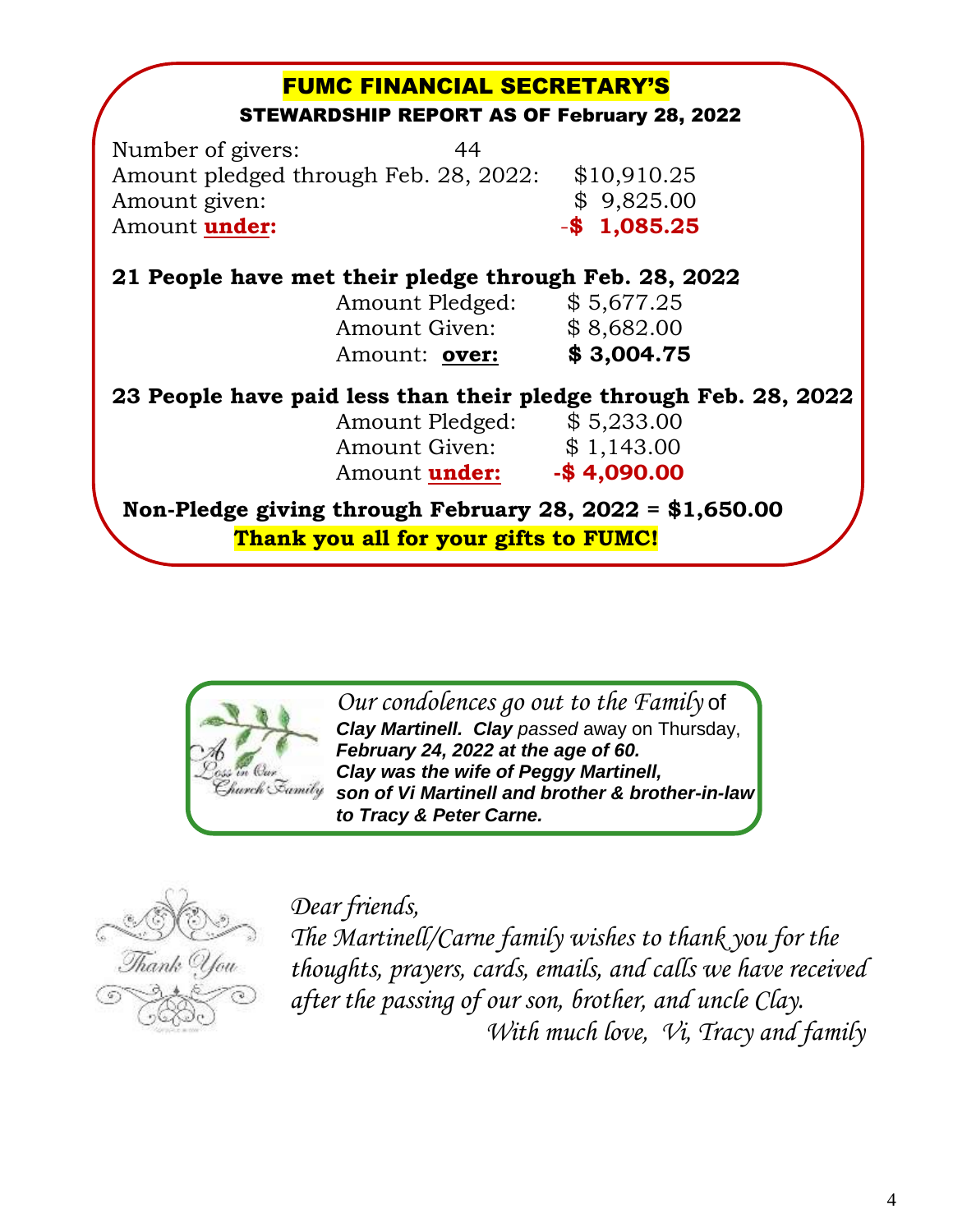|                                                                                                                                                                  | <b>April 2022</b>                                                            |                                    |                                                                                                                            |                                                                                                                                                  |                                                                                                                                                                                    |                                                                                                        |
|------------------------------------------------------------------------------------------------------------------------------------------------------------------|------------------------------------------------------------------------------|------------------------------------|----------------------------------------------------------------------------------------------------------------------------|--------------------------------------------------------------------------------------------------------------------------------------------------|------------------------------------------------------------------------------------------------------------------------------------------------------------------------------------|--------------------------------------------------------------------------------------------------------|
| <b>Sun</b>                                                                                                                                                       | <b>Mon</b>                                                                   | <b>Tue</b>                         | <b>Wed</b>                                                                                                                 | <b>Thu</b>                                                                                                                                       | Fri                                                                                                                                                                                | <b>Sat</b>                                                                                             |
|                                                                                                                                                                  |                                                                              |                                    |                                                                                                                            |                                                                                                                                                  | И                                                                                                                                                                                  | $\boldsymbol{2}$                                                                                       |
| 3<br><b>10AM</b><br><b>IN-PERSON</b><br><b>SERVICE</b><br>&<br><b>FACEBOOK LIVE</b><br><b>WORSHIP SERVICE</b><br>10:15AM<br><b>CHURCH SCHOOL</b>                 | 14                                                                           | 5<br>7:30am<br><b>Bible Study</b>  | 6                                                                                                                          | 17                                                                                                                                               | 8<br>12noon:<br><b>FINANCE COMMITTEE</b><br>- Stephen Ministry<br><b>Room</b>                                                                                                      | 9<br>11:15AM<br><b>YARD CLEAN</b><br>UPEVERYONE<br><b>INVITED TO</b><br><b>COME &amp; HELP</b><br>OUT! |
| 10-PALM SUNDAY 11<br><b>10AM</b><br><b>IN-PERSON</b><br><b>SERVICE</b><br>&<br><b>FACEBOOK LIVE</b><br><b>WORSHIP SERVICE</b><br>10:15AM<br><b>CHURCH SCHOOL</b> |                                                                              | 12<br>7:30am<br><b>Bible Study</b> | 13                                                                                                                         | 14<br>7:00 PM<br><b>MAUNDY</b><br><b>THURSDAY</b><br><b>SERVICE</b><br><b>IN-PERSON &amp;</b><br><b>FACEBOOK LIVE</b><br><b>UMCWESTFIELD.ORG</b> | 15<br><b>FUMC AT</b><br><b>SOUP KITCHEN</b><br><b>7:00 PM</b><br><b>GOOD FRIDAY</b><br><b>SERVICE</b><br><b>IN-PERSON &amp;</b><br><b>FACEBOOK LIVE</b><br><b>UMCWESTFIELD.ORG</b> | 16                                                                                                     |
| 17<br><b>EASTER</b><br><b>SUNDAY</b><br><b>10AM</b><br><b>IN-PERSON</b><br><b>SERVICE</b><br>&<br><b>FACEBOOK LIVE</b><br><b>WORSHIP SERVICE</b>                 | 19<br><b>PATRIOTS'</b><br><b>DAY</b><br><b>Office closed</b><br><b>CALLA</b> | 19<br>7:30am<br><b>Bible Study</b> | 20<br><b>MUTUAL</b><br><b>MINISTRY TEAM</b><br>6:30PM - Stephen<br><b>Ministry Learning</b><br><b>Center</b><br>& via ZOOM | $\mathbf{21}$                                                                                                                                    | 22                                                                                                                                                                                 | 23                                                                                                     |
| 24 <br><b>10AM</b><br><b>IN-PERSON</b><br><b>SERVICE</b><br>&<br><b>FACEBOOK LIVE</b><br><b>WORSHIP SERVICE</b><br>10:15AM<br><b>CHURCH SCHOOL</b>               | 26                                                                           | 26<br>7:30am<br><b>Bible Study</b> | 27                                                                                                                         | 28                                                                                                                                               | 29                                                                                                                                                                                 | 30                                                                                                     |